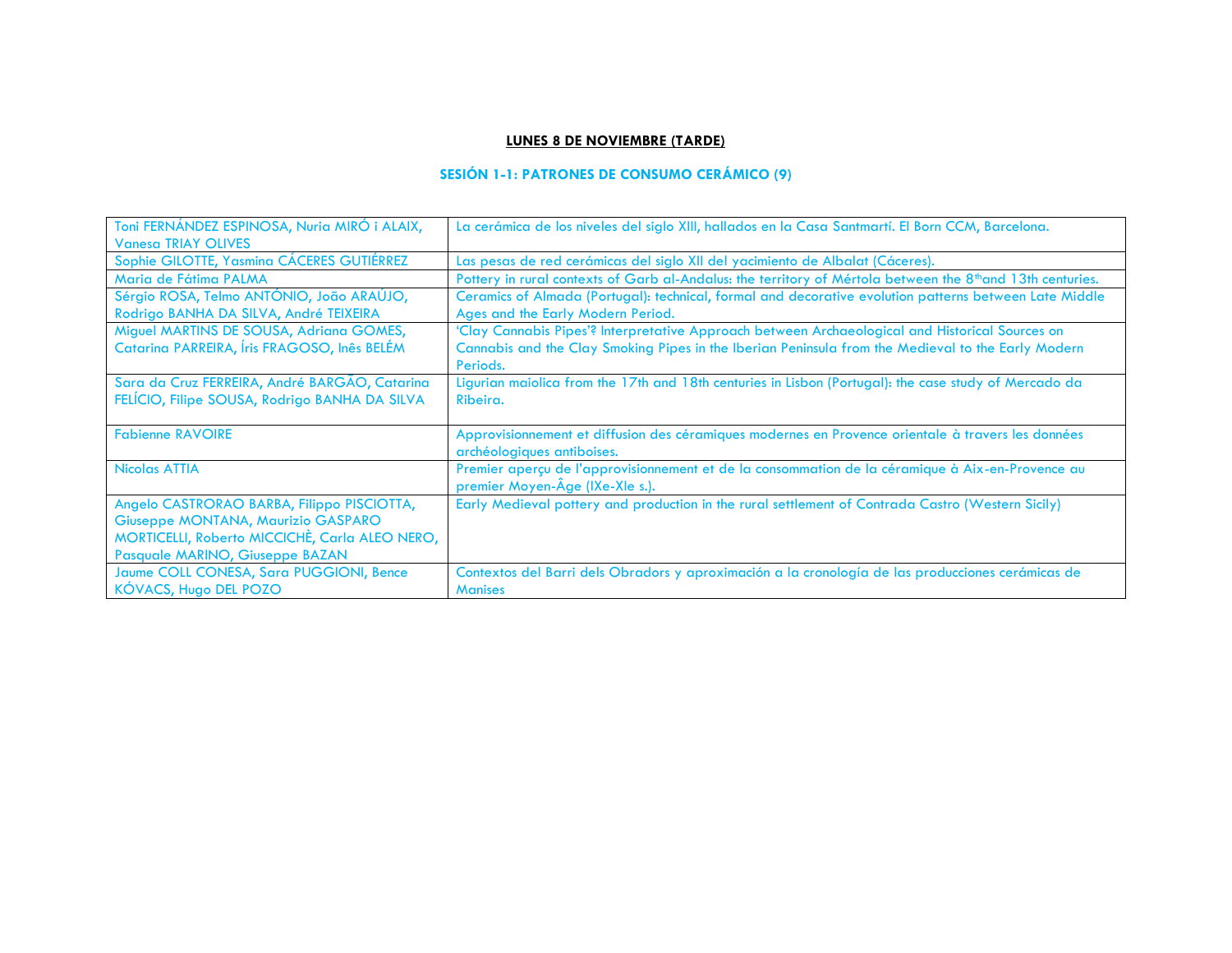## **MARTES 9 DE NOVIEMBRE (MAÑANA)**

## **SESIÓN 1-2: PATRONES DE CONSUMO CERÁMICO (10)**

|                                                                | Consumo cerámico en el sureste de la Península Ibérica a principios del siglo XVI. Vera, Almería.                                                 |
|----------------------------------------------------------------|---------------------------------------------------------------------------------------------------------------------------------------------------|
| José Luis MENÉNDEZ FUEYO, Joaquin<br><b>PINA MIRA</b>          | Marcar la cerámica. Una aproximación a las cerámicas con grafffiti en la Pobla de Ifach (Calp, Alicante)                                          |
| Salvina FIORILLA, Annamaria<br><b>SAMMITO</b>                  | Le importazioni spagnole nella contea di Modica (Sicilia).                                                                                        |
| Deyan RABOVYANOV                                               | The appearance of new kitchenware and the introduction of new food culture in Bulgaria during the Ottoman period<br>$(15th - 17th c.).$           |
| <b>Constantin SOVA</b>                                         | Changing pottery. An analytical look at a type of tableware from Dobruja (8th - 12th centuries).                                                  |
| <b>Vladimir Y. KOVAL</b>                                       | Spanish Lustreware in the forest zone of Eastern Europe.                                                                                          |
| Mink van IJZENDOORN, Joanita<br><b>VROOM, Reinder REINDERS</b> | The closed Sea and the Open Market: Pottery and Socioeconomic Changes in the Late Byzantine/Frankish Aegean (12th-<br>15 <sup>th</sup> Cent. AD). |
| Özgü Çömezoğlu UZBEK                                           | Glazed White Ware from Damatris Palace in Istanbul.                                                                                               |
| Nikita I. IUDIN                                                | Iranian luster painted pottery of the 2nd half of the XIII-XIV cc. in Eastern Europe.                                                             |
| Jaquelina COVANEIRO, Sandra<br>CAVACO,                         | O almofariz, o seu contributo para a cozinha e a mesa em época medieval.                                                                          |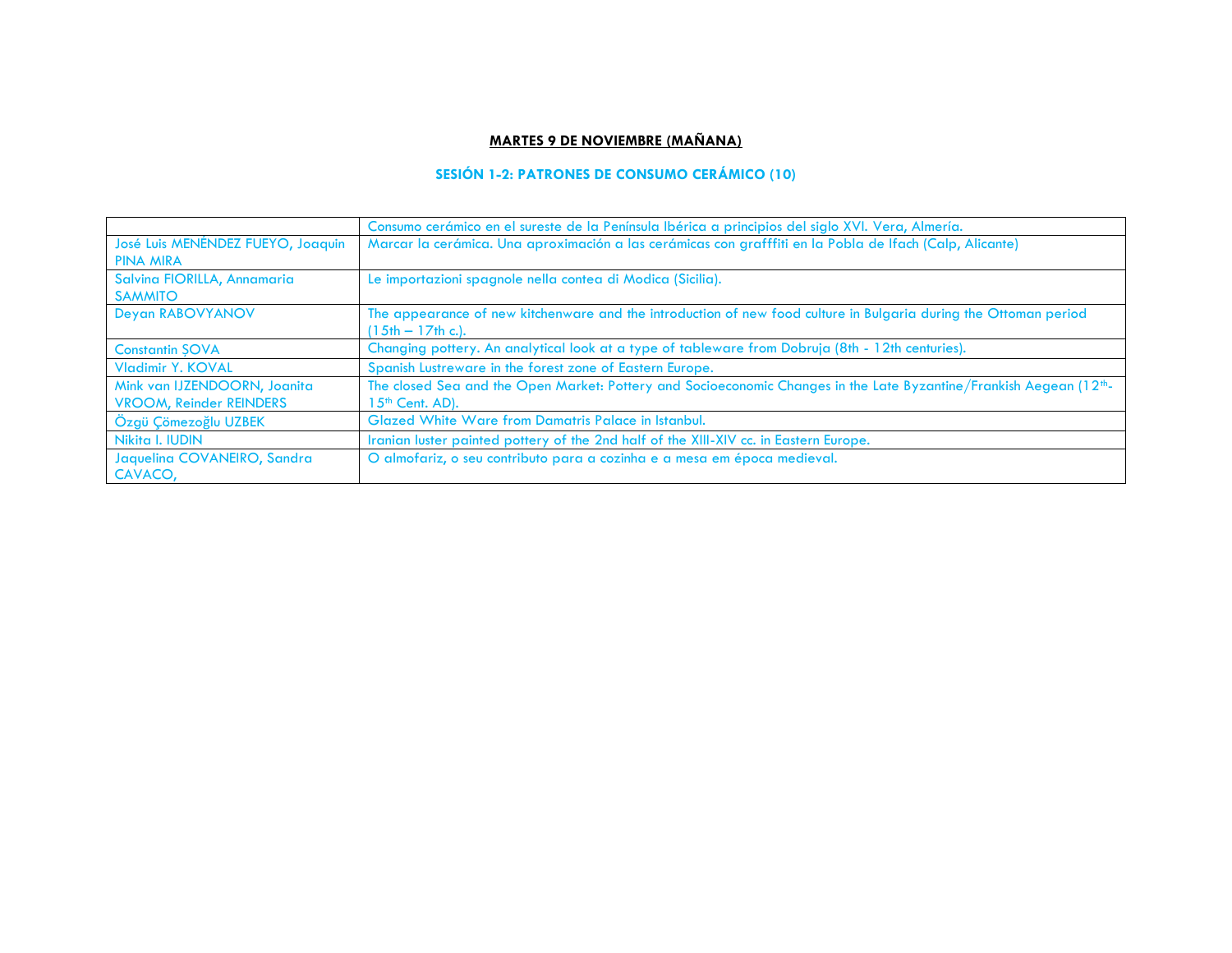## **MARTES 9 DE NOVIEMBRE (TARDE)**

# **SESIÓN 2-1: PRODUCCIÓN Y TECONOLOGÍA CERÁMICA (9)**

| Rafael J. PEDREGOSA MEGÍAS,<br>David GÓMEZ COMINO, José<br>Javier ÁLVAREZ GARCÍA                                                                        | Madinat Lawsa: cerámica y restos de producción alfarera a raíz de la intervención arqueológica realizada en el Huerto<br>de María Ruiz, Loja (Granada). |
|---------------------------------------------------------------------------------------------------------------------------------------------------------|---------------------------------------------------------------------------------------------------------------------------------------------------------|
| Diana VEGA ALMAZÁN, Félix<br><b>TEICHNER</b>                                                                                                            | Cerámica medieval y moderna de la iglesia de Santa Lucía (Andaluz, Soria). Estudio tipológico.                                                          |
| Javier MARTÍNEZ-GONZÁLEZ, Sol<br>LÓPEZ ANDRÉS, Luis Carlos JUAN<br><b>TOVAR, Manuel RETUERCE</b><br><b>VELASCO, Rosario CEBRIÁN</b><br><b>FERNÁNDEZ</b> | Caracterización arqueométrica de cerámicas procedentes de La Marañosa (San Martín de la Vega, Madrid). Datos<br>preliminares.                           |
| M <sup>a</sup> Antonia MARTÍNEZ NÚÑEZ,<br>Carmen INIGUEZ                                                                                                | Las series cerámicas funerarias de época nazarí en Málaga                                                                                               |
| <b>Catherine RICHARTÉ</b>                                                                                                                               | Les vaisselles glaçurées des épaves arabo-islamiques de Provence: Entre technologie et commerce (fin IXe-Xe s.).                                        |
| Pamela ARMSTRONG, Mariya<br>MANOLOVA-VOYKOVA, A. RICCI,<br>Carmen TING, R. WOHMANN                                                                      | White Ware production in Preslav, Nikomedia and Constantinople: a technological study.                                                                  |
| Belgin DEMIRSAR ARLI, Sennur<br>KAYA, Gülsu SIMSEK FRANCI,<br><b>Hakan ARLI</b>                                                                         | A group of Medieval Byzantine Ceramics (Zeuxzippos Ware) and its pXRF analysis.                                                                         |
| Vicente BARBA COLMENERO, José<br>Manuel ALBA GÓMEZ                                                                                                      | Los talleres de cerámica de época bizantina en la región de Asuán (Egipto).                                                                             |
| A. P. PANAGOPOULOU, J.<br>VROOM, A. HEIN, V. KILIKOGLOU                                                                                                 | Kütahya wares versus porcelain in Mytilene - original manufacturing technology or a "peasent porcelain"?.                                               |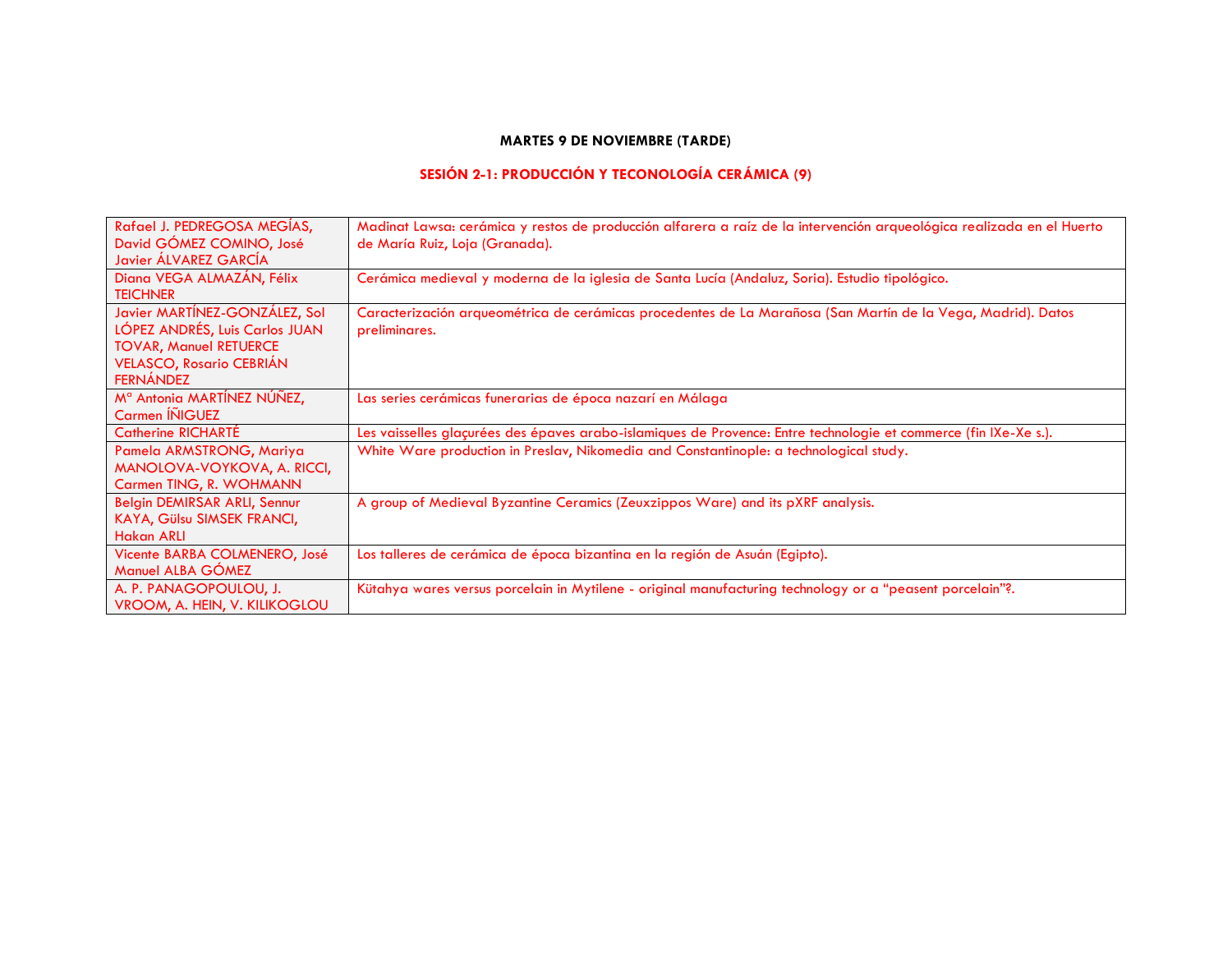## **MIERCOLES 9 DE NOVIEMBRE (TARDE)**

# **SESIÓN 2-2: PRODUCCIÓN Y TECONOLOGÍA CERÁMICA (9)**

| Laura APARICIO, Ihssane SERRAT, | Nuevos tipos de iluminación andalusíes-magrebíes almohades: atransmisión del conocimiento o influencia bidireccional?.  |
|---------------------------------|-------------------------------------------------------------------------------------------------------------------------|
| Elena SALINAS, Imane ENNI,      |                                                                                                                         |
| <b>Ghailane HAFSA</b>           |                                                                                                                         |
| Massimo BELTRAME, Susana        | Estudo analítico de um conjunto de cerâmicas de reflexo metálico de época Islâmica (sécs. XI-XIII d.C.), procedentes de |
| GÓMEZ MARTÍNEZ, José MIRÃO      | Mértola (Portugal meridional).                                                                                          |
| Jean-Louis VAYSSETTES, Henri    | Images des invisibles: femmes et enfants dans les ateliers de céramiques en France méditerranéenne: fin XIXe-début XXe  |
| <b>AMOURIC</b>                  | siècle.                                                                                                                 |
| Guergana GUIONOVA               | Entre industrie et beaux-arts: la lithophanie, un objet rare en archéologie moderne.                                    |
| S. Y. WAKSMAN, D. PAPANIKOLA-   | Potters in between Nicosia and Lapithos (Cyprus): archaeological and archaeometric evidence from the Vitonos            |
| <b>BAKIRTZI</b>                 | excavations (Nicosia).                                                                                                  |
| <b>Aikaterini PEPPA</b>         | La céramique "slave" revisitée: Résultat d'une rencontre interculturelle ou d'une économie précaire?.                   |
| <b>Georgia GIANNAKI</b>         | Early Glazed Pottery from Byzantine Greece.                                                                             |
| <b>Torbjörn BRORSSON</b>        |                                                                                                                         |
|                                 | Analyses of terracotta figurines and pottery from the sanctuary at Ajia Irini, Cyprus.                                  |
| Javier IÑÁÑEZ, Ricardo COSTEIRA | Oleiro e Malegueiro: Arqueología y Arqueometría de la producción cerámica en Coimbra (ss. XVI-XVII)                     |
| DA SILVA, Gorka ARANA           |                                                                                                                         |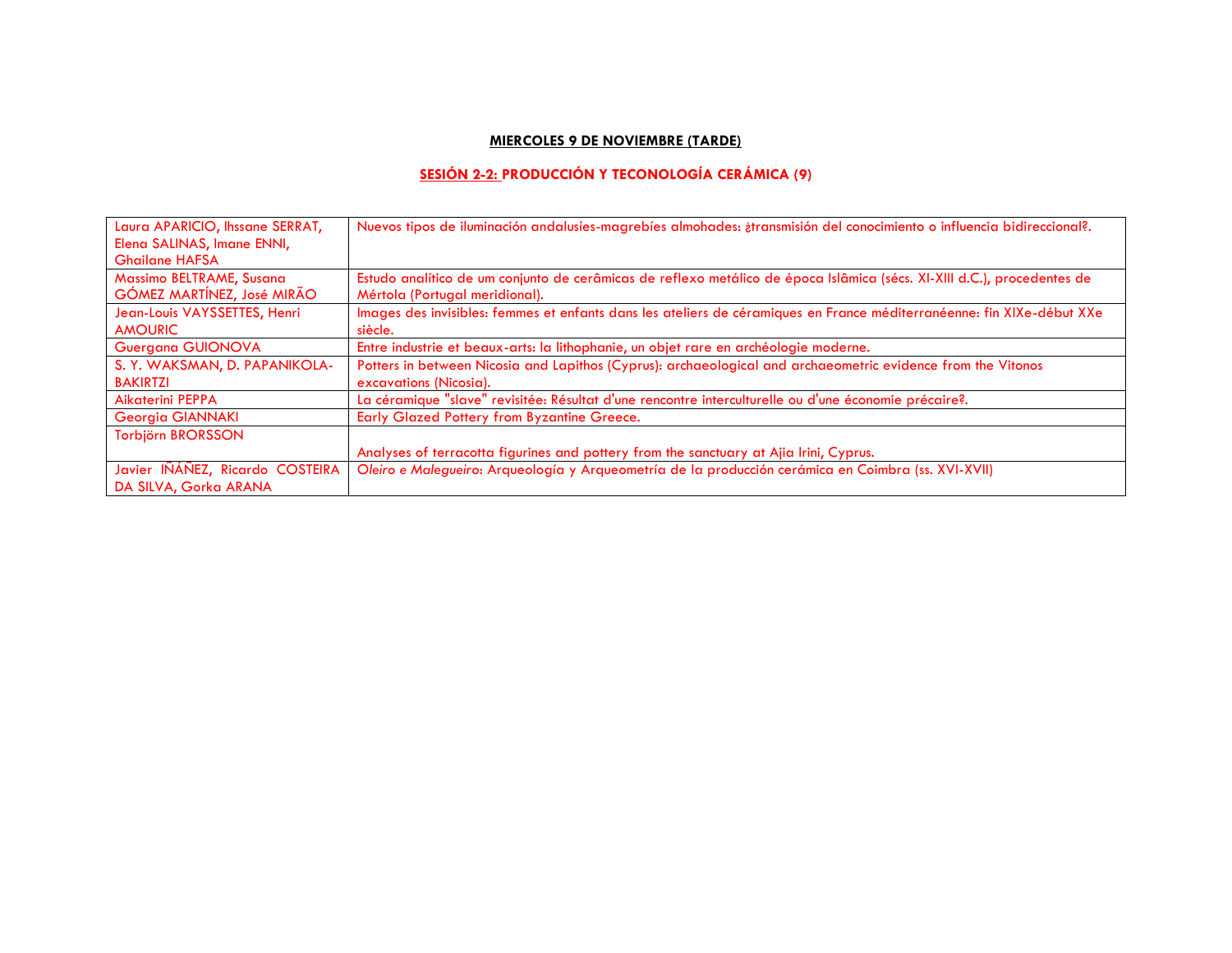## **JUEVES 11 DE NOVIEMBRE (MAÑANA)**

## **SESIÓN 3: TEORÍA Y MÉTODO EN EL ESTUDIO DE LA CERÁMICA MEDIEVAL Y MODERNA (5)**

| Esther TRAVÉ ALLEPUZ, Sonia       | Data-modelling for interdisciplinary landscape analysis of pottery production in medieval and postmedieval Catalonia: An |
|-----------------------------------|--------------------------------------------------------------------------------------------------------------------------|
| <b>MEDINA GORDO</b>               | integrated approach to Material science, Statistics, Data management and Mapping.                                        |
| Fernando MARTÍNEZ ÁVILA, Teresa   | Datación mediante termoluminiscencia de materiales constructivos en la Alhambra.                                         |
| <b>KOFFLER URBANO</b>             |                                                                                                                          |
| <b>Adreia RODRIGUES</b>           | Una propuesta tipológica de la cerámica bajomedieval del Algarve: las fuentes y el registro arqueológico.                |
| Arianna BRIANO                    | Metodologie integrate per un nuovo approccio di studio alla classe delle invetriate in monocottura alto medievali della  |
|                                   | Toscana.                                                                                                                 |
| Cristina TALMAȚCHI, Bekhzodjon A. | The experience of using neutron scattering methods in the study of Byzantine Ceramics from Constanta.                    |
| ABDURAKHINOV, Sergey E.           |                                                                                                                          |
| KICHANOV, Constantin ŞOVA,        |                                                                                                                          |
| Maria BĂLĂȘOIU, Marius Călin BELC |                                                                                                                          |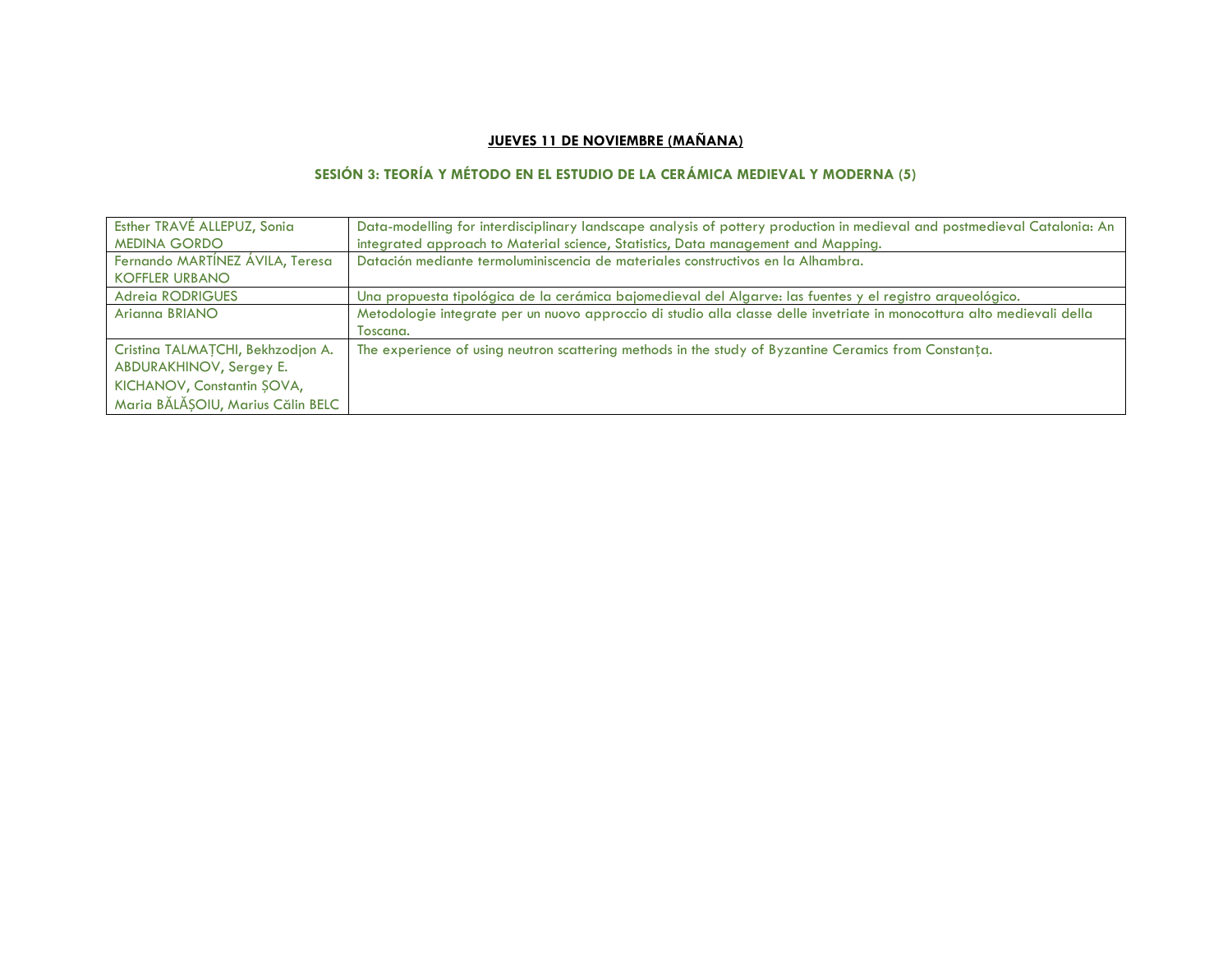## **VIERNES 12 DE NOVIEMBRE (MAÑANA)**

## **SESIÓN 4-1: SIGNIFICADO SOCIAL DE LAS PRODUCCIONES CERÁMICAS (9)**

| Cristina MARTÍNEZ ÁLVAREZ,<br>Marian REBKOWSKI, Guillermo<br><b>GARCÍA-CONTRERAS RUIZ, Antonio</b><br><b>MALPICA CUELLO</b> | On the edges of Ilbīra: Emirate and Caliphate pottery in the southern district of the madina (Granada).                                                                                             |
|-----------------------------------------------------------------------------------------------------------------------------|-----------------------------------------------------------------------------------------------------------------------------------------------------------------------------------------------------|
| Miguel BUSTO ZAPICO, Alfonso<br>MENÉNDEZ GRANDA, Estefanía<br>SÁNCHEZ HIDALGO, Francisco<br>LARA PIÑERA                     | Ceramics from an urban palace in a fishing village in the north western part of the Iberian Peninsula: La Casa del Cercáu<br>in Llanes (Asturias, Spain).                                           |
| Ricardo COSTEIRA DA SILVA                                                                                                   | A traditional Portuguese type of pottery: the inlaid quartz decorated ware from Coimbra $(16th - 17th$ centuries).                                                                                  |
| Ricardo COSTEIRA DA SILVA,<br>António PACHECO                                                                               | A fancy way of drinkingwater: high relief pottery from the 2nd half of the 16th century in Coimbra and Aveiro<br>(Portugal).                                                                        |
| Paulo DORDIO, Javier LARRAZABAL<br>GALARZA, Beatriz BÁEZ GARZÓN                                                             | Uma produção de cerâmica vermelha pintada do século XVII proveniente das escavações arqueológicas do Mosteiro de<br>Santa Clara a Velha de Coimbra.                                                 |
| Rui Filipe GIL, Luísa BATALHA                                                                                               | Las Cerámicas de Importación como Reflejo de la Estrategia de Independencia Económica de una Comunidad Pesquera -<br>El caso del Castillo de Sesimbra.                                              |
| Jeannette ROSE ALBRECHT                                                                                                     | Parement céramique et géométrie, une rencontre interculturelle. De l'espace ornemental à l'espace pictural, succès du motif<br>« étoile croix » dans l'art islamique et chrétien, XIIe-XVe siècles. |
| Henri AMOURIC, Lucy VALLAURI                                                                                                | Décors héraldiques catalans du XVIIe siècle en Provence : le miroir d'orqueil des Forbin.                                                                                                           |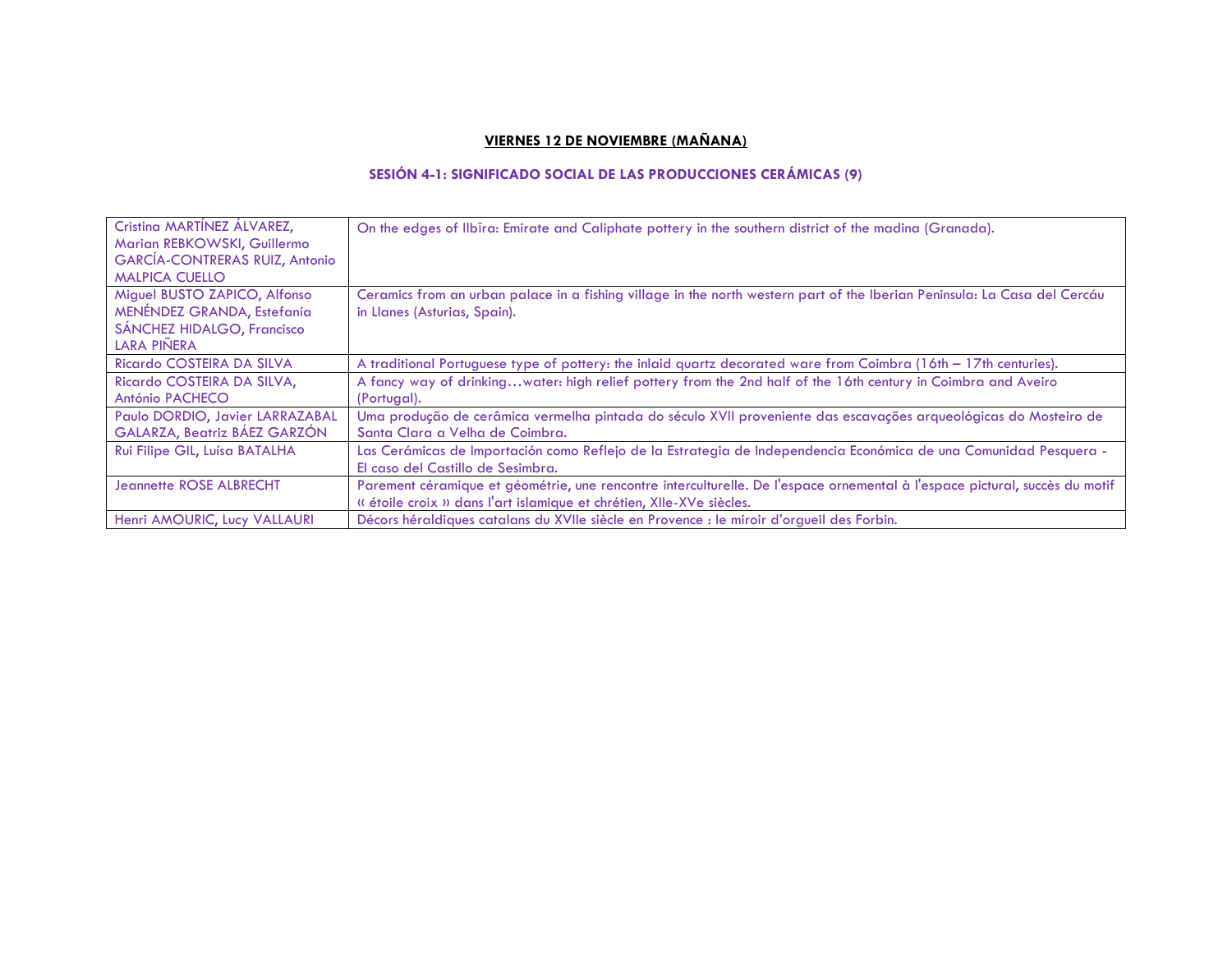#### **VIERNES 12 DE NOVIEMBRE (TARDE)**

### **SESIÓN 4-2: SIGNIFICADO SOCIAL DE LAS PRODUCCIONES CERÁMICAS (9)**

| Rosa María CUCCO, Antonio DI      | L'Abbazia normanna di S. Giorgio di Gratteri: dall'età bizantina ad età contemporanea. Storia di trasformazioni edilizie                    |
|-----------------------------------|---------------------------------------------------------------------------------------------------------------------------------------------|
| MAGGIO,                           | e nella destinazione d'uso.                                                                                                                 |
| Rosa María CUCCO, Filipo IANNI    | Scavi sulla Rocca di Sciara e sulla Terravecchia di Caltavuturo (PA): l'importanza della ceramica come indicatore sociale e<br>commerciale. |
| Iryna TESLENKO                    | Ceramic in burial practice of Byzantine Northern periphery in Palaiologos' era (Crimea, Northern Black Sea Region).                         |
| Angeliki PANOPOULOU,              | The archival evidence as a source on the life-cycles of ceramic objects: snapshots from documents on Venetian Crete                         |
| <b>Anastasia YANGAKI</b>          |                                                                                                                                             |
| Maria TYMOSHENKO                  | Glazed Pottery Decor as a Reflection of Daily Life. The Case Study of Human Representation from the 13th century                            |
|                                   | Shipwreck from Novy Svet (Sudak, Crimea).                                                                                                   |
| <b>Anastasia VASSILIOU</b>        | Multiple aspects of reuse in Middle Byzantine glazed pottery from Argos                                                                     |
| Sergei G. BOCHAROV, Nikita I.     | Finds of celadon and its imitations on the territory of the European part of the Golden Horde                                               |
| <b>IUDIN, Andrey N. MASLOVSKI</b> |                                                                                                                                             |
| <b>Diliara ALIADINOVA</b>         | One of the groups of early Ottoman glazed ceramics of Crimea, problems of origin                                                            |
| Sophia GERMANIDOU                 | Ceramic pigeon nests                                                                                                                        |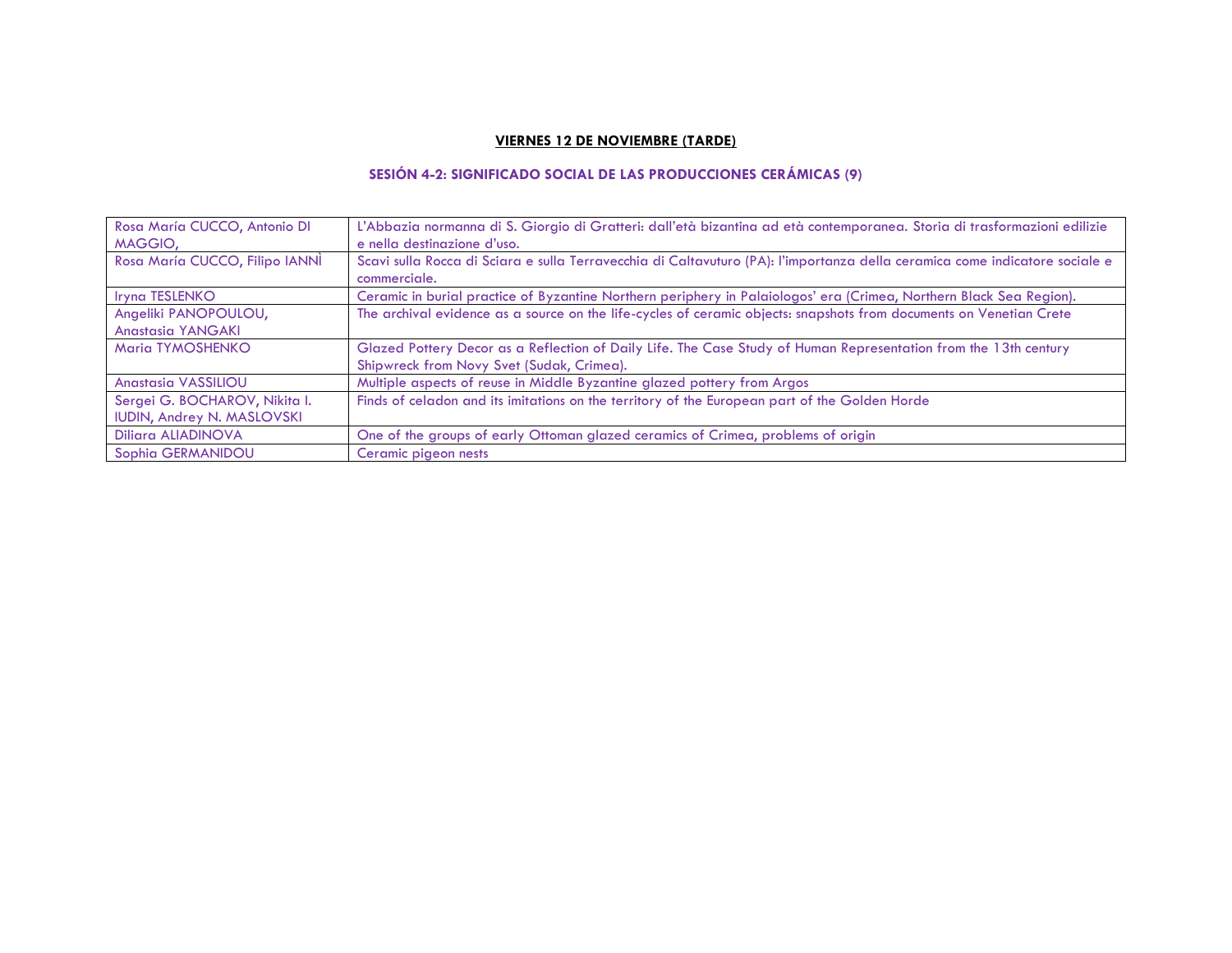### **SÁBADO 13 DE NOVIEMBRE (MAÑANA)**

### **SESIÓN 5-1: NUEVOS DESCUBRIMIENTOS (15)**

| Pilar LAFUENTE IBÁÑEZ                                                        | Una forma cerámica de difícil identificación: partidores de agua de época almohade.                                                                                                                                                            |
|------------------------------------------------------------------------------|------------------------------------------------------------------------------------------------------------------------------------------------------------------------------------------------------------------------------------------------|
| <b>Florence RICHEZ</b>                                                       | Dernières découvertes dans le domaine public maritime français                                                                                                                                                                                 |
| Vincenzo CASTALDO, Girolamo Ferdinando DE                                    | Medieval and Post-Medieval ceramics from Campania: the pottery assemblages from the                                                                                                                                                            |
| <b>SIMONE, Mario CESARANO</b>                                                | Medieval Castle and the territory of Roccarainola in the Ager Nolanus.                                                                                                                                                                         |
| Fabrizio SUDANO, Eugenio DONATO, Cristiana LA<br><b>SERRA, Fabio LICO</b>    | La ceramica bassomedievale a Soriano Calabro (VV, Calabria). Il contesto di loc. Casalini                                                                                                                                                      |
| Matteo G. RANDAZZO                                                           | Un'assortita batteria da cucina nella Sicilia di fine XII-XIV secolo. Nuovi dati sull'apparato<br>morfologico delle ceramiche da cucina con rivestimento piombifero parziale (cosiddette<br>"Messina Ware") dal Castello di Lombardia di Enna. |
| Enrico DIRMINTI, Gianluigi MARRAS, Alessandra<br><b>PUSOLE</b>               | Baunei (Sardegna centro-orientale): dati archeologici sulla circolazione ceramica dal XIV al<br>XX secolo                                                                                                                                      |
| Iryna TESLENKO, Yona WAKSMAN                                                 | Glazed pottery from the excavation in Akkerman (Bilgorod-Dnistrovskyi, Ukraine), preliminary<br>results of archaeological and archaeometric study                                                                                              |
| <b>Galina GROZDANOVA</b>                                                     | A View from the Inland: Middle Byzantine Ceramics from Orlovo Site, at the Northern Foothills<br>of the Rhodope Mountain                                                                                                                       |
| Eveling TODOROVA                                                             | Ceramic assemblage from the Middle Byzantine period from Bona Mansio, NW Thrace                                                                                                                                                                |
| <b>Natalia GINKUT</b>                                                        | The Fourteenth and Fifteenth Century Glazed Vessels Made in Byzantium and the Crimea with<br>Underglaze Inscriptions and Monograms Excavated at Cherson and Cembalo Fortress                                                                   |
| <b>Cristing TALMATCHI</b>                                                    | Byzantine Pottery from the excavation of the Hârșova fortress (Romania)                                                                                                                                                                        |
| Andra SAMSON                                                                 | Ceramics floor tiles from Moldavia in the 15th century                                                                                                                                                                                         |
| R. VALENTE, M. JACKSON, C. DIAMANTI, M.<br>DUGGAN, H. INDGJAERD, V. CASTALDO | Medieval glazed ware from the Apalirou Environs Survey Project                                                                                                                                                                                 |